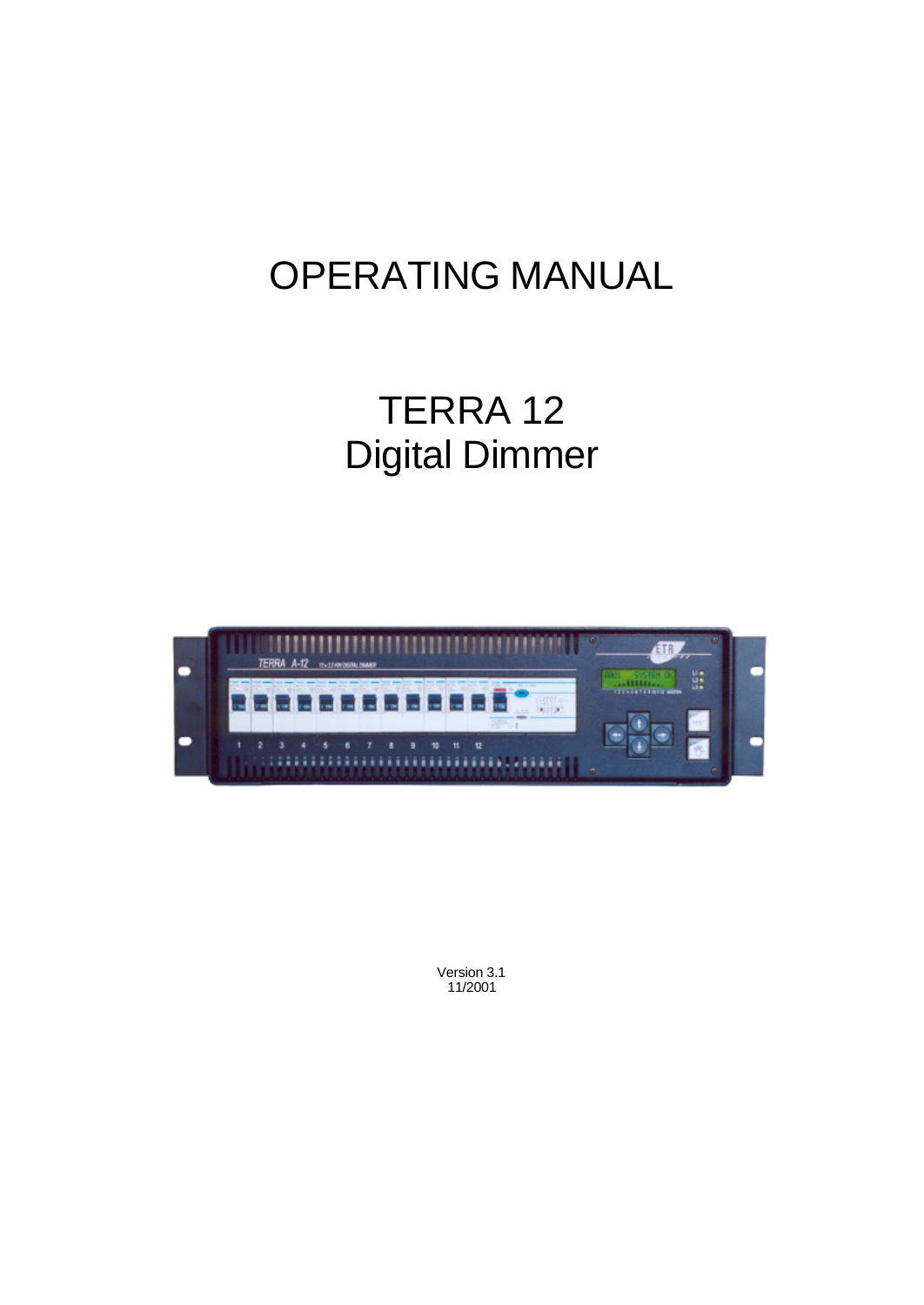**ETR Lighting All rights reserved**

Version 3.1 2001

All information in this manual is subject to change without notice. ETR Lighting shall not be liable for any loss or damage whatsoever arising from the use of information or any error contained in this manual.

It is recommended that all maintenance and service on the product should be carried out by ETR Lighting or its authorised agents. ETR Lighting can not accept any liability whatsoever for any loss or damage caused by service, maintenance or repair by unauthorised personnel.

ETR LIGHTING Industrie Hofwald CH-6382 Büren **Switzerland** Tel. (++41) 41 - 628 25 07 Fax  $(++41)$  41 - 628 25 13 www.etr-lighting.ch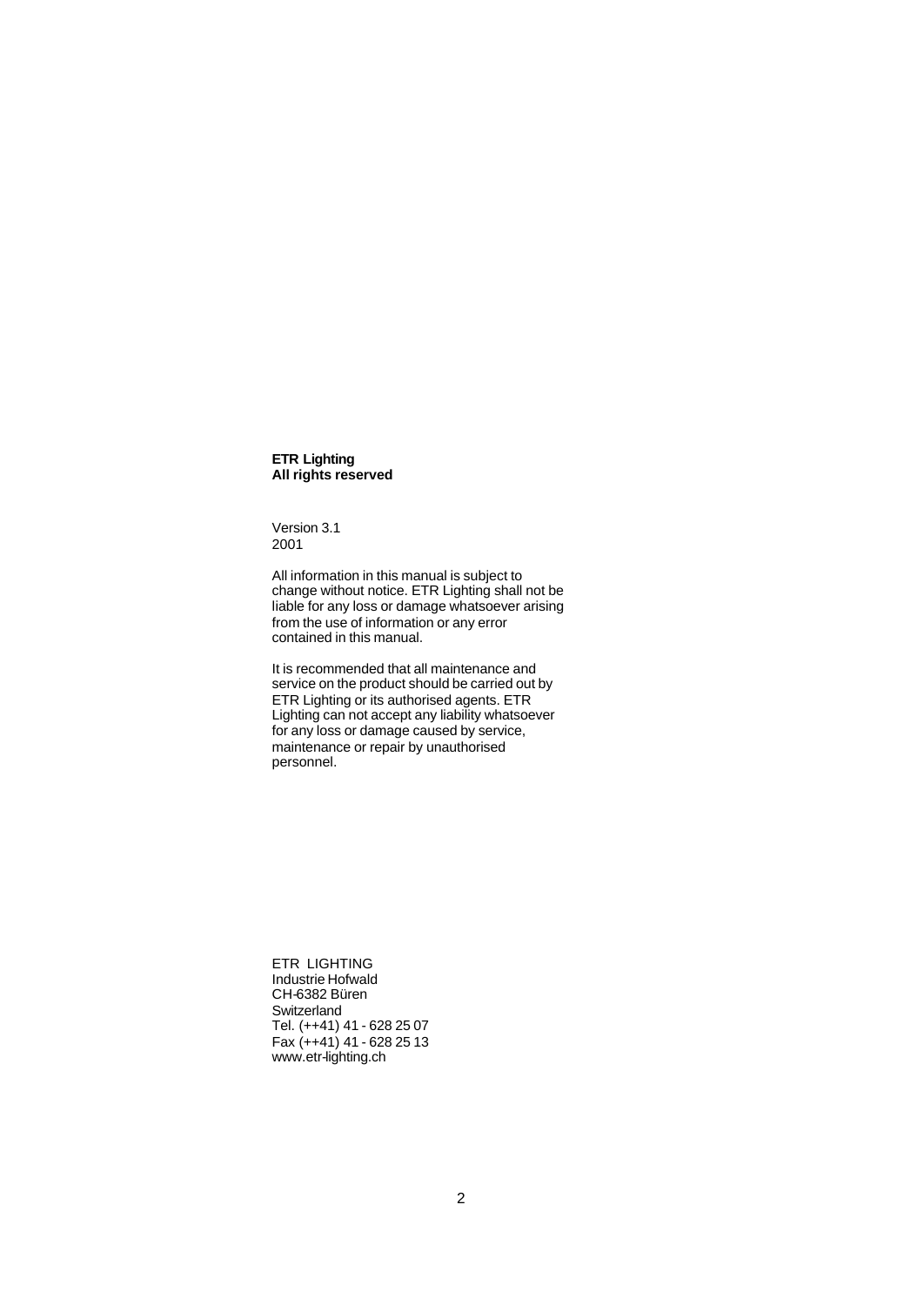## **Contents**

| Introduction                        | 4 |
|-------------------------------------|---|
| Precautions and Safety Instructions | 4 |
| Ventilation                         | 4 |
| Temperature Control                 | 4 |
| 19 inch Rack Mounting               | 4 |
| DMX-Control-Signal                  | 5 |
| Power Outputs                       | 5 |
| <b>Mains Connection</b>             | 5 |
| FI-Switch (optional)                | 5 |
| Channel Fuses                       | 5 |
| <b>Phase Control</b>                | 6 |
| The Display                         | 6 |
| The Arrow Keys                      | 6 |
| Retrieving Channel Information      | 6 |
| <b>Manual Operation</b>             | 7 |
| Test Mode                           | 7 |
|                                     |   |

| <b>The Menu Superuser</b>                      | 8  |
|------------------------------------------------|----|
| Selecting the DMX-Start-Address                | 8  |
| Setting the DMX-Patch                          | 8  |
| Preheating the Lamps                           | 8  |
| <b>Selecting Dimmer Characteristics</b>        | 9  |
| Limiting the Output Voltage to a Maximum Value | 9  |
| <b>Electronic Mains Filter</b>                 | 9  |
| <b>Setting Access</b>                          | 10 |
| Selecting a Language                           | 10 |
|                                                |    |
| <b>Optional Accessories</b>                    | 10 |

| Appendix                | 11 |
|-------------------------|----|
| <b>Specifications</b>   | 11 |
| DMX-512 Pin-Assignment  | 11 |
| and General Information |    |
| Terminals               | 12 |
| <b>Mains Connection</b> | 12 |
| <b>Output Terminals</b> | 12 |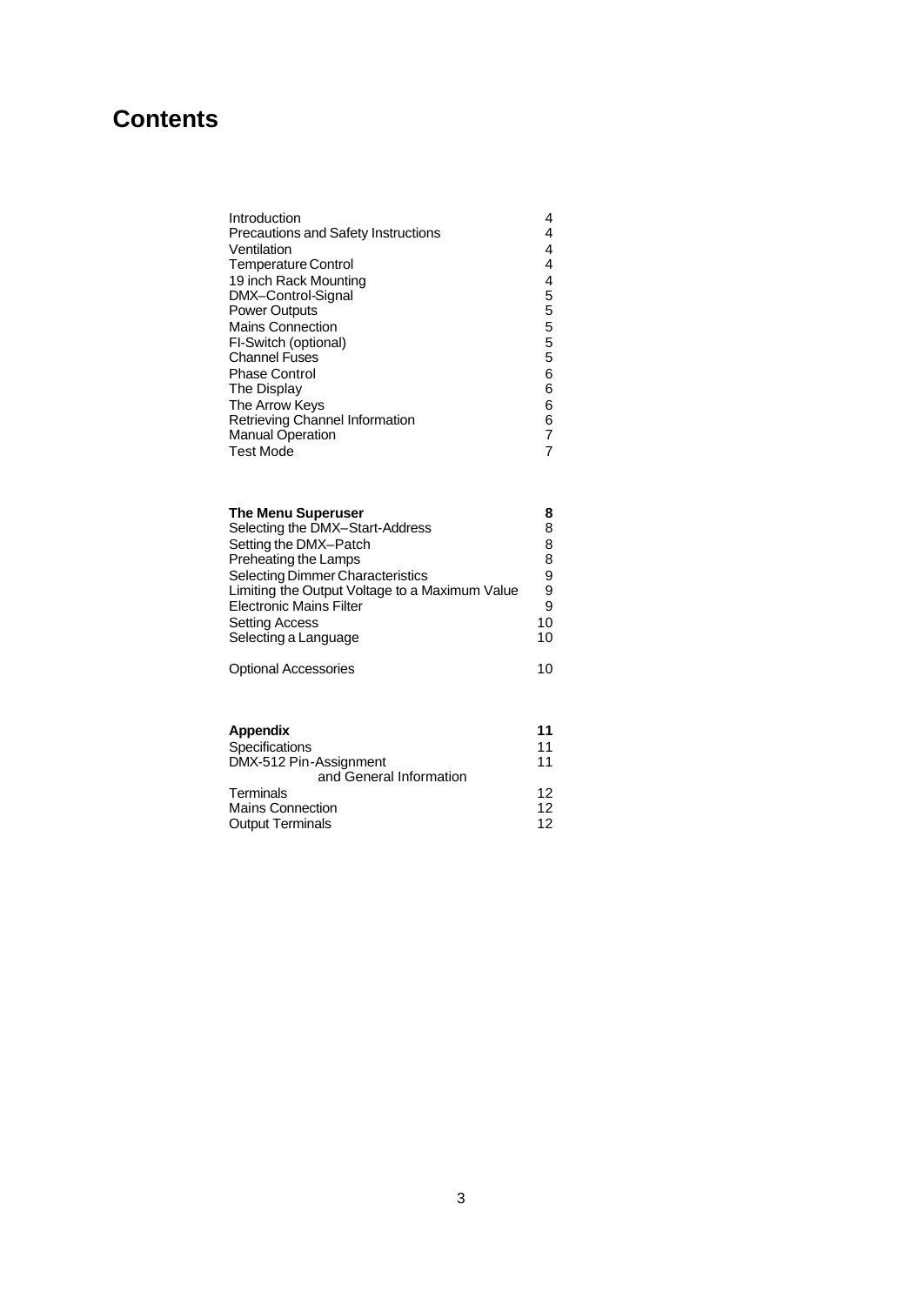#### **Introduction**

Congratulations and thank you for choosing TERRA 12 Digital Dimmer. This next generation dimmer offers you the control over 12 circuits with up to 2300 Watts of power per channel.

Our first priority in developing the TERRA Dimmer Series were reliability and electrical security.

Please read this operating manual carefully prior to the installation and operation of your dimmer.

#### **Precautions and Safety Instructions**

Never open the dimmer. There are no user serviceable parts inside, however high voltages, which are a threat to your life. Please always refer to qualified personnel for installation and maintenance.

Avoid storing or using the Digital Dimmer in conditions of excessive heat or cold, or in places where it is likely to be subject to vibration, dust or moisture.

Carefully examine cables and connectors. If they are damaged have them replaced immediately by qualified personnel.

#### **Ventilation**

The TERRA Digital Dimmer is designed for continuous operation under full load. A built-in low-noise ventilator is cooling the dimmer. Fresh air enters at the front side, from where it flows through the dimmer. The air leaves at the side-panel to the right. It is essential that the air can flow freely. Special care is needed when installing the dimmer into a rack. Make sure that there is sufficient space between the side-panel and the rack for the air to flow freely.

#### **Temperature Control**

The temperature in the TERRA 12 is monitored continually. With excessive heat the message OVERHEAT starts to blink in the display. If the temperature continues to rise, the dimmer will turn off automatically. The display shows the messages SYSTEM OFF and OVERHEAT. The ventilator is running. When the dimmer has cooled down, it turns on again automatically.

OVERHEAT is now blinking until the dimmer's temperature has reached an uncritical value.

#### **19 inch Rack Mounting**

If not ordered otherwise, each dimmer comes with two sets of rack ears for mounting into a 19-in rack. For proper interference suppression the dimmer has to be isolated with the enclosed washers and rings from the rack rails. Please make sure that adjacent equipment is physically separated.

On the front-side of each side-panel, you find two screws M4x8mm. They are used to secure the right-angle brackets. Make sure that the oval holes face to the front. The brackets are mounted either flush to the front-panel or slightly recessed.

The isolating washers fit between bracket and rack rail. The rings isolate the brackets from the screws.

Note: Only use the M4x8mm thread screws fixed to the dimmer! After removing the brackets, the screws have to be placed back in their original position.



!



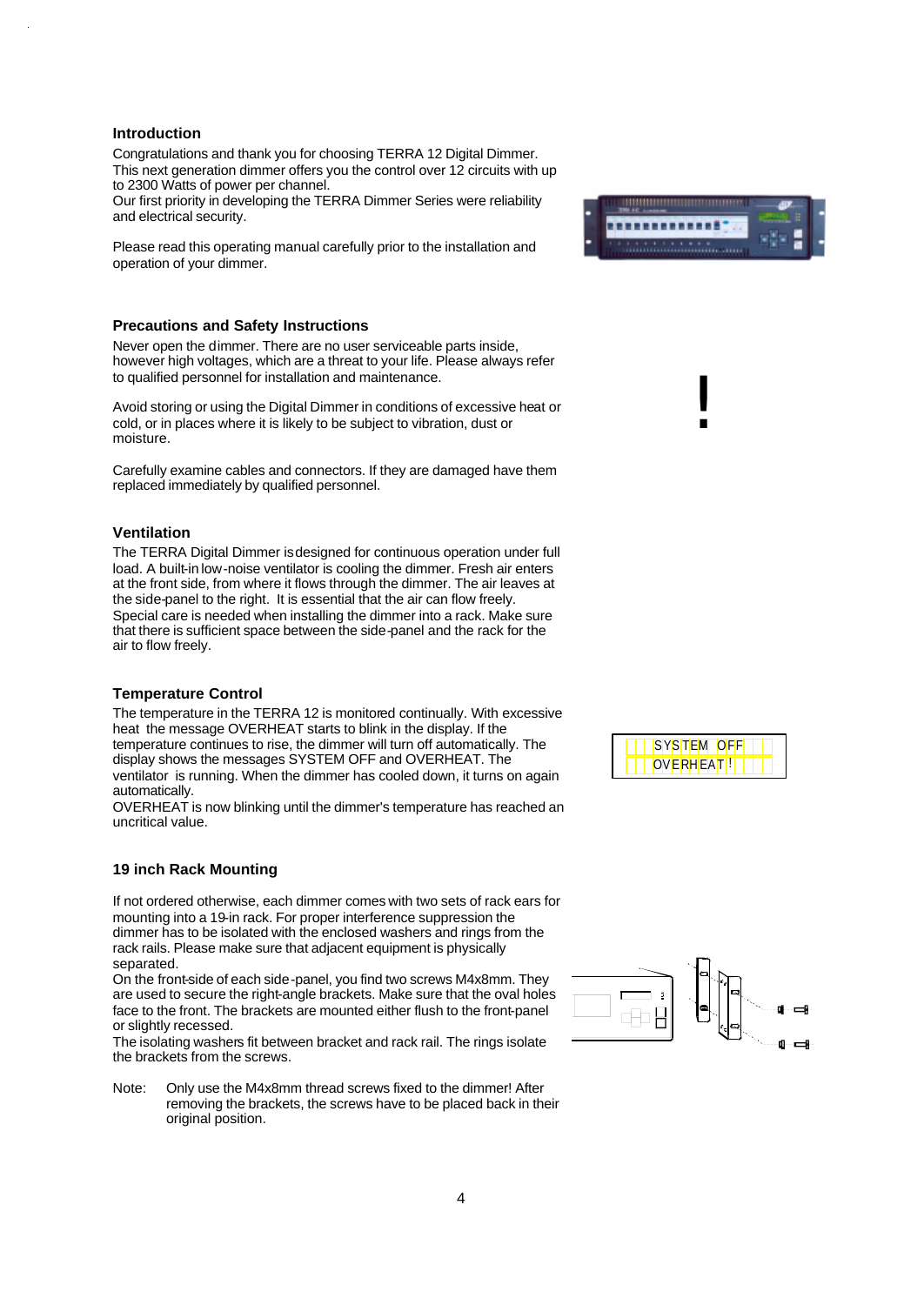## **DMX-Control-Signal**

The TERRA 12 is controlled by the digital control-format DMX-512. The signals coming from the mixing console are connected to the DMX-IN socket at the rear of the dimmer. From the DMX-OUT connector the control-signals are linked to the next device. Always use different ducts for control-wires and mains -cables. You'll find more information on DMX-512 in the appendix.

#### **Power Outputs**

The TERRA 12 Dimmer is available with a variety of connections for the power o utputs. The pin-assignment of the special connectors is printed on the respective back-panel.

To each output you can connect an incandescent lamp rated at least 60W / 230V and up to 2300W / 230V .

Under certain conditions (see below) you can also connect other loads. For this purpose TERRA 12 offers different dimmer characteristics.

Strobos, machines, motors and the like can not be dimmed. Make sure that you choose a switching characteristics for these kind of loads. When connecting transformers each of them has to be safeguarded with its own fuse on the primary side.

If you use a low-voltage transformer, you should connect more than one lamp on the secondary side.

When using very low loads it may be necessary to operate a blind load (60W light-bulb) in parallel.

In any case it is the user's responsibility to ensure the correct installation, use and operation. Please check all devices before connecting.

#### **Mains Connection**

The TERRA 12 dimmer can be connected directly to a three-phase fivewire power-system 3NPE with 400V and 50 to 60Hz (three phases + neutral + earth, 230V between phase and neutral). The dimmer will automatically adapt to the power line frequency.

The power-connection and cord have to be protected against overload and short-circuit.

For safe and reliable operation the TERRA 12 has to be grounded properly.

Interrupt the power-supply with the mains switch or the fuse before connecting or disconnecting the mains -plug.

## **Fi-Switch (optional)**

The FI-switch (fast interrupt) is – if present – located at the center of the front-panel. Operating the switch disconnects the power-supply on all phases. Operate the test-button regularly to check the correct operation of the switch.

#### **Channel Fuses**

A separate fuse is assigned to each output channel on the left side of the front panel. The fuses protect against overload and short circuit. Did a fuse blow, make sure to find and remove the cause (load too heavy, broken lamp, broken cable etc.) before turning on again.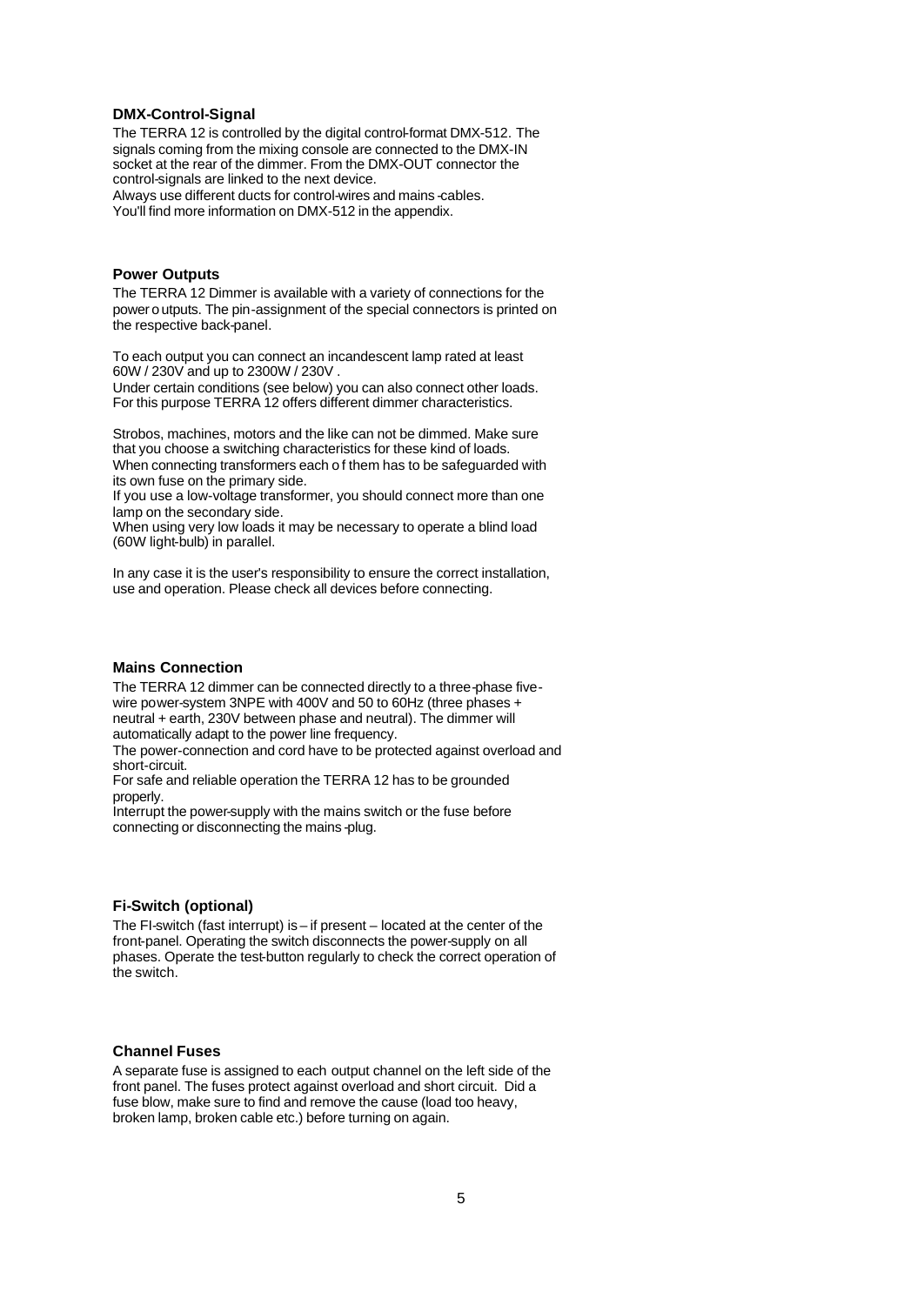## **Phase – Control**

The three LEDs to the right of the display show the presence of the three phases L1, L2 and L3.

TERRA 12 has a separate power supply unit for each phase. It thus operates even if one or two phases fail.

When installing the dimmer at a new place, please check that all three LEDs light up with the same brightness. If some are brighter than others or if some don't light up at all, this indicates that the neutral conductor is poorly or not at all connected.

In this case, immediately disconnect the power supply and have the power supply checked by a professional electrician.



## **The Display**

The Display shows all information except the phase-control (see above). The main menu displays SYSTEM OK on the top right corner, as soon as the dimmer is ready.

Top left shows the DMX start address.

The bottom row shows the output value for each channel. The height of each bar corresponds to the output-value.

However, if no DMX-control-signal is present, the bottom row reads NO DMX SIGNAL!

Note: Avoid any mechanical strain to the display.



## **The Arrow Keys**

The arrow keys give you access to all settings and parameters. Prolonged pressing of a key-button starts a search run where appropriate. The simultaneous pressing of two opposite buttons sets the cursor to the end position.



In the main menu pressing the arrow keys  $\triangleq$  and  $\triangleright$  shows additional information about every channel.

The display shows top left the DMX-address of the respective channel, the channel-number (preceded by a #), the output-value in % (preceded by a =). Top right shows the dimmer-curve associated to the channel.

After 1 minute approximately or after pressing the arrow key  $\triangleq$  or  $\triangleq$  the display returns to the main menu.

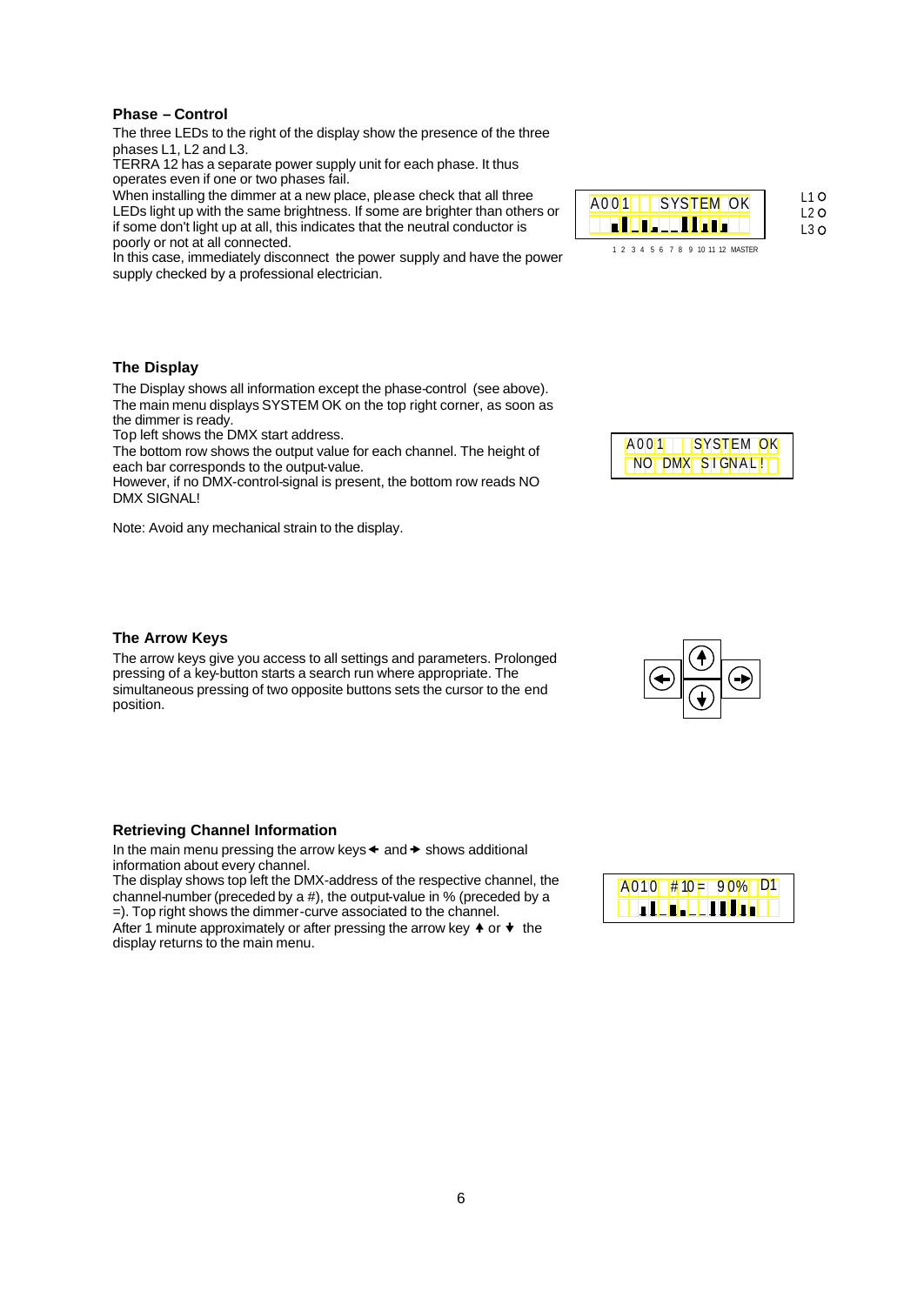## **Manual Operation**

You can operate the dimmer without external control device (such as a mixing console). To start manual operation continue to p ress the handbutton till its LED lights up.

The arrow keys  $\triangleleft$  and  $\rightarrow$  select the channel you want to set up. The display shows on top the channel number and the actual output value in percent. The latter can be changed using the arrow keys  $\blacklozenge$  and  $\blacktriangledown$ . The bottom line shows the bars representing the output values of the channels and – bottom right – of the master. The master determines the overall brightness of this manual set-up.

Positioning the cursor completely to the left shows you the message, whether you want to delete all settings. If yes, press the arrow key  $\blacklozenge$  for approximately 1 second. The arrow key  $\rightarrow$  returns to the previous display without deleting the settings.

To turn off manual operation press the manual-button until the LED goes off. The set values remain stored.

Note: The manual mode does not suppress any DMX-controlsignals from the control-desk. The higher value will be effective.

You can not enter manual mode while in test mode.





#### **Test Mode**

The test mode helps installing and adjusting a lighting system. Independent from the mixing-console can you feed the channels with a test-signal or turn them off.

To enter the testmode press the TEST-button until its LED lights up. Choose with the arrow-keys  $\triangleleft$  and  $\triangleright$  the channel you want to adjust. The selected channel is indicated in the display with its number (#) and its percentage (%).

Top left of the display shows what controls the output. DMX is shown, when a DMX control-signal is active. OFF means the DMX-signal is turned off, PULS or FIX show that a test-signal is active. The arrow-keys  $\blacklozenge$  and  $\blacktriangleright$ select one of these three options.

Bottom right the display indicates the test-signal with a bar. Moving the cursor to this bar gives you the option to change the test-signal. With the arrow-key  $\triangleq$  you enter the change-mode.

In the change mode the arrow-keys  $\triangleleft$  and  $\rightarrow$  move the cursor along the bottom line of the display. In the left position you choose with the arrowkeys  $\triangle$  and  $\blacktriangleright$  whether the test-signal is pulsating or fix. In the middle position you determine the brightness by its percentage. When you move the curser to OK you can enter the settings with the arrow-key  $\blacklozenge$ .

Note: If a switching characteristics is applied to a channel, this is indicated with ! ! ! displayed alternating with OFF or ON. Such a channel is always addressed with 100% or 0%. It always has to be switched on and off separately. You can not enter test mode while in manual mode. If you don't change any settings for a while, TERRA leaves the test-mode automatically.



|  | - 11 |  | -- |  |  |  |
|--|------|--|----|--|--|--|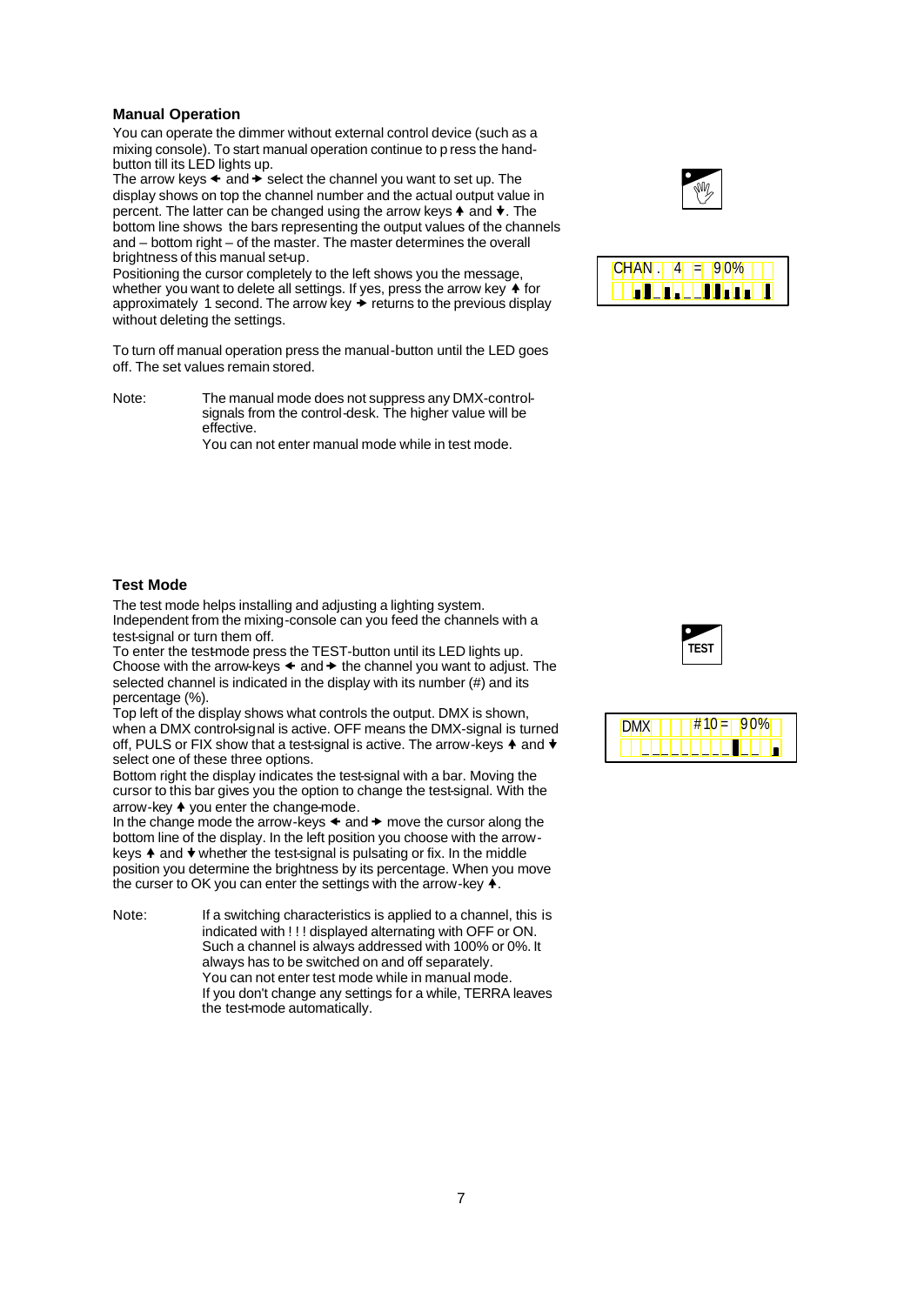## **The Menu Superuser**

In the menu Superuser you can configure and select the following:

- DMX start-address
- DMX-patch
- voltage for the preheating of the lamps
- select dimmer characteristics
- limit the output voltage
- manage the access
- language

You enter the menu Superuser by simultaneously pressing the arrow-keys  $\leftrightarrow$  and  $\leftrightarrow$ . Now the display shows the functions of the arrow-keys. After selecting a function the arrow-keys  $\triangleleft$  and  $\rightarrow$  move the cursor. The arrowkeys  $\triangle$  and  $\blacktriangleright$  change the parameters.

EXIT leaves the mode you are actually in, without saving any changes. OK saves the changes and leaves the mode.

#### **Selecting the DMX–Start-Address**

The DMX-start-address determines to which of the 512 DMX-circuits channel #1 of the dimmer reacts. Dimmer-channels 2 through 12 react to the following DMX-addresses.

#### Setting the DMX-ADDRESS

You set the DMX-start-address between A001 and A512 in the bottom-line of the display. By setting the address to "0" – the display shows PATCH you activate the DMX-patch.

## **Setting the DMX-Patch**

In the DMX-patch you can choose a separate DMX-address for every dimmer-channel. DMX-patch appears in the menu if activated in the DMXstart-address menu.

#### Selecting DMX-PATCH

The display shows on the bottom line the number of the dimmer channel. The top line shows the selected DMX-channel. To leave the menu move the cursor completely to the right and click 'OK'.

#### **Preheating the Lamps**

A small voltage applied permanently to each dimmer-channel heats the filament without emitting light. It thus reduces transient impulses when turning on which in turn prolongs the mean time before failure.

Selecting PREHEAT

The display shows on the bottom line the number of the dimmer channel. The top line shows the selected value for preheating in percent. 'SW' instead of percentage means that this channel is switched and therefore can't be preheated.

To leave the menu move the cursor completely to the right and click 'OK'.



|  | X ADDRESS: |  |  |
|--|------------|--|--|
|  |            |  |  |

|  | ΩU<br>$\sqrt{2}$ | ď |
|--|------------------|---|
|  |                  |   |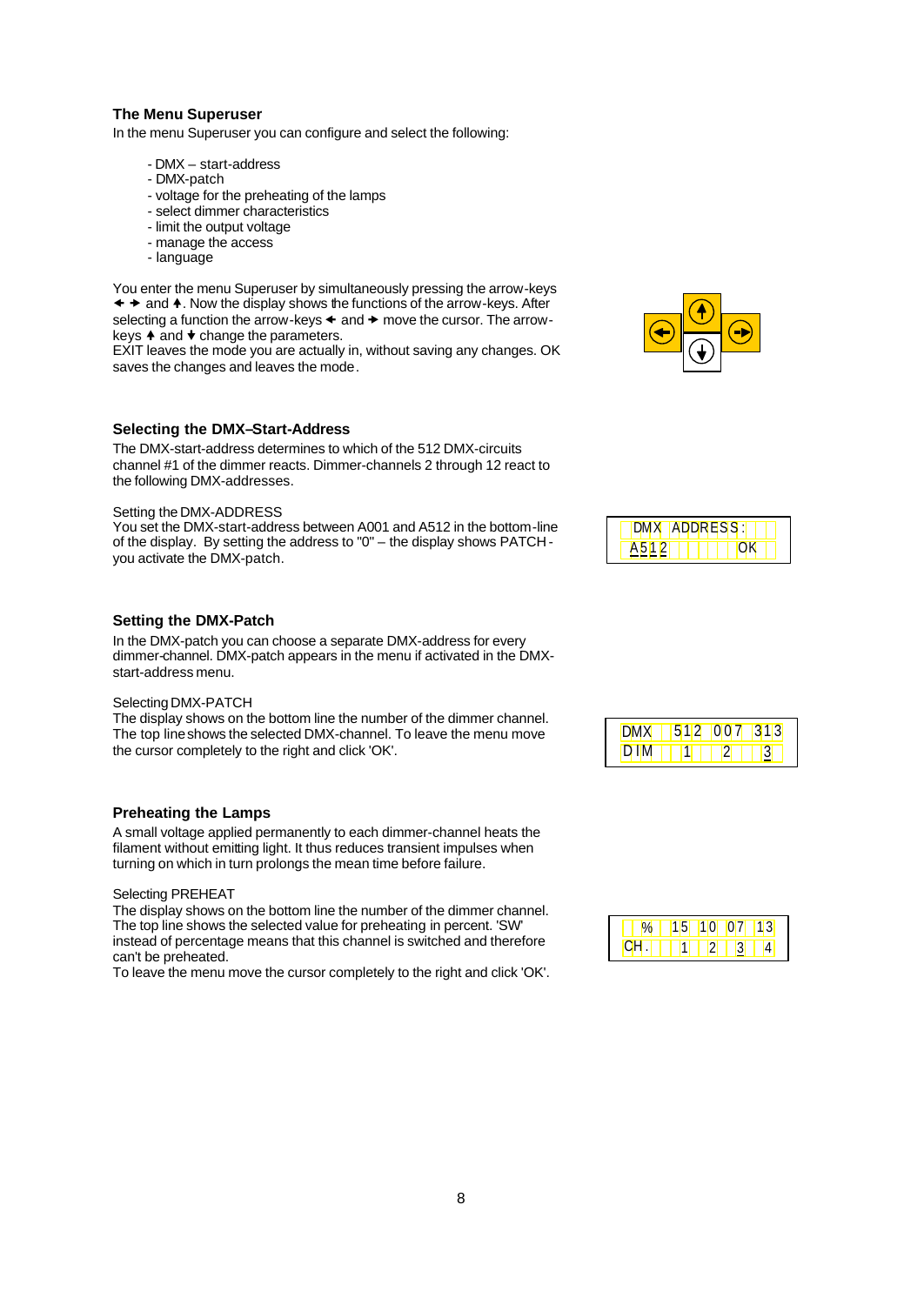## **Selecting Dimmer Characteristics**

To each dimmer channel one of the following characteristics can be applied:

| D1 voltage linear            |                                                                                                         |
|------------------------------|---------------------------------------------------------------------------------------------------------|
|                              | The output voltage changes corresponding to the DMX-<br>controlsignal.                                  |
| D <sub>2</sub> square law    |                                                                                                         |
|                              | The output voltage raises fast at the lower end and<br>ends with a gentle slope at the maximum end.     |
| D <sub>3</sub> linear degree |                                                                                                         |
|                              | The phase angle changes corresponding to the DMX-<br>value (S-shape curve).                             |
| FL fluorescent               |                                                                                                         |
|                              | This curve is best suited for dimmable fluorescent tubes.<br>It gives you a nearly linear light-output. |
| S1 switching @ 50%           |                                                                                                         |
|                              | The channel is no longer controlled but switched on and<br>off. The threshold is a DMX-value of 50%.    |
| S2 switching @ 10%           |                                                                                                         |
|                              |                                                                                                         |

S3 switching @ 90%

Selecting DIMMER-CURVE

The display shows on the bottom line the number of the dimmer channel The top line shows the selected dimmer characteristics.

To leave the menu move the cursor completely to the right and click 'OK'.

## **Limiting the Output Voltage to a Maximum Value**

The maximum output voltage of each channel can be limited to a value between 100% and 30% of the available output value.

## Selecting U OUTPUT MAX

The display shows on the bottom line the number of the dimmer channel The top line shows the corresponding maximum output-voltage in percent. 'SW' instead of percentage means that this channel is switched and therefore can't be limited.

To leave the menu move the cursor completely to the right and click 'OK'.

## **Electronic Mains Filter**

The TERRA dimmer features an electronic line filter to eliminate superimposed control signals and all AC power disturbances. Operation of the dimmer with certain power generators or with very long power cords may cause inproper operation of the filter. (The dimmer turns on and off automatically.) In such a case, the filter has to be turned off.

Selecting MAINS FILTER The filter can be turned on and off using the bottom left position in the display. To exit the menu move the cursor to OK.

|  | 1 H | NEAR U-P |  |
|--|-----|----------|--|
|  |     |          |  |

|  | $\sim$ $\sim$ |  |
|--|---------------|--|
|  |               |  |

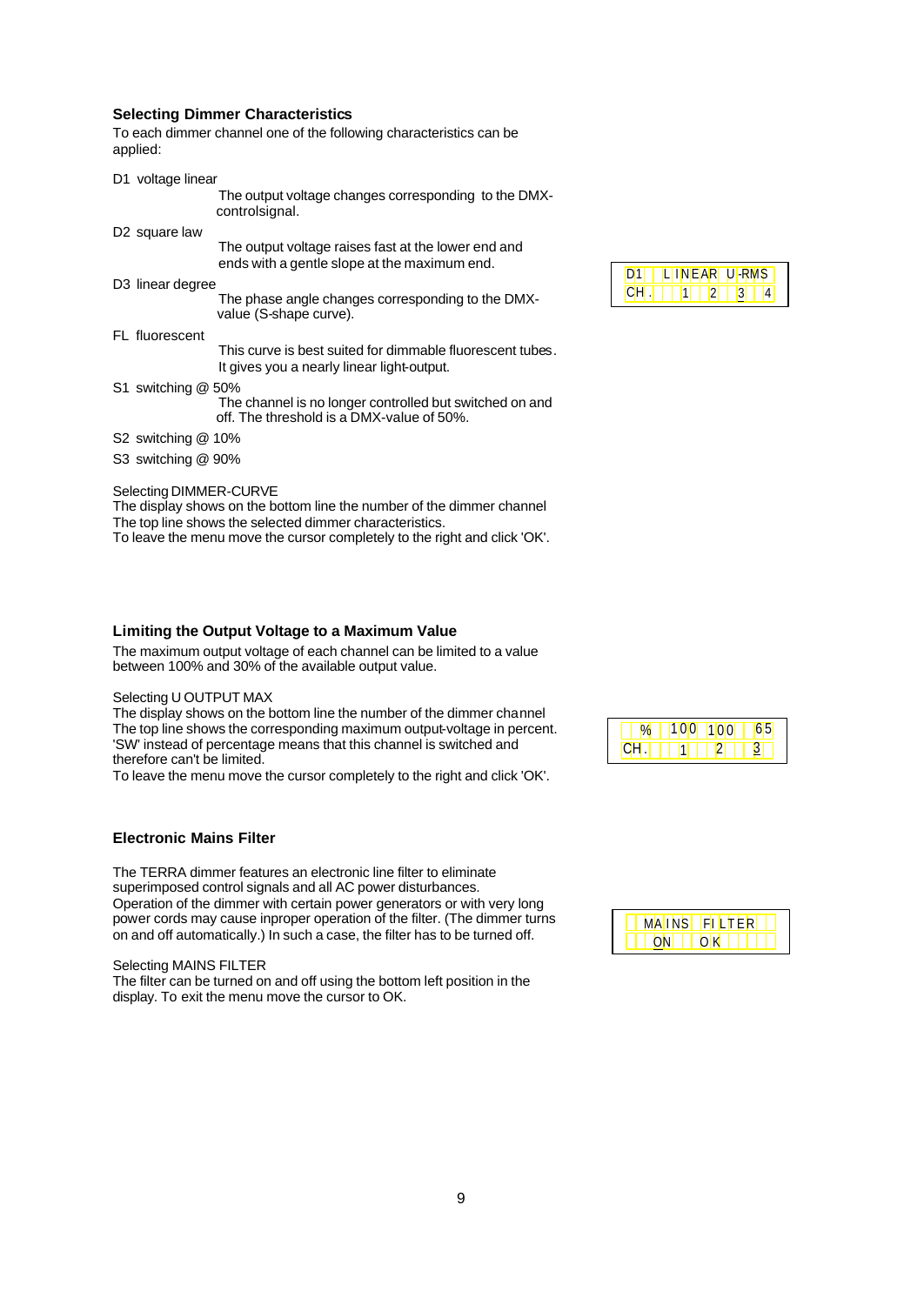## **Setting Access**

To prevent unwanted operation , the reaction to the keys 'Manual Operation' and 'Test' and to the menu Superuser can be slowed down or turned off. There are four levels.

Level 1: ACCESS FAST The keys react without delay. Level 2: ACCESS MIDDLE You have to press the keys for about one second until they react. Level 3: ACCESS SLOW You have to press the keys for about 3 seconds until they react.

Level 4: ACCESS DENIED This setting denies access to the 'Manual Operation'- and 'Test'-

> keys. If you activate this lock while in manual operation-mode, you can't change or turn off the lighting-scene anymore.

- To go back to the menu Superuser you have to press the
- arrow-keys  $\leftrightarrow$  and  $\leftrightarrow$  simultaneously for at least 5 seconds.

Selecting ACCESS

The bottom line of the display shows the selected level. You can change it with the cursor.

## **Selecting a Language**

Selecting LANGUAGE With the arrow-keys  $\triangleleft$  and  $\triangleright$  you choose one of the languages which are shown in the top line off the display.

#### **Optional Accessories**

A set consisting of eight large rubber stands and a carrying handle is available as an option.

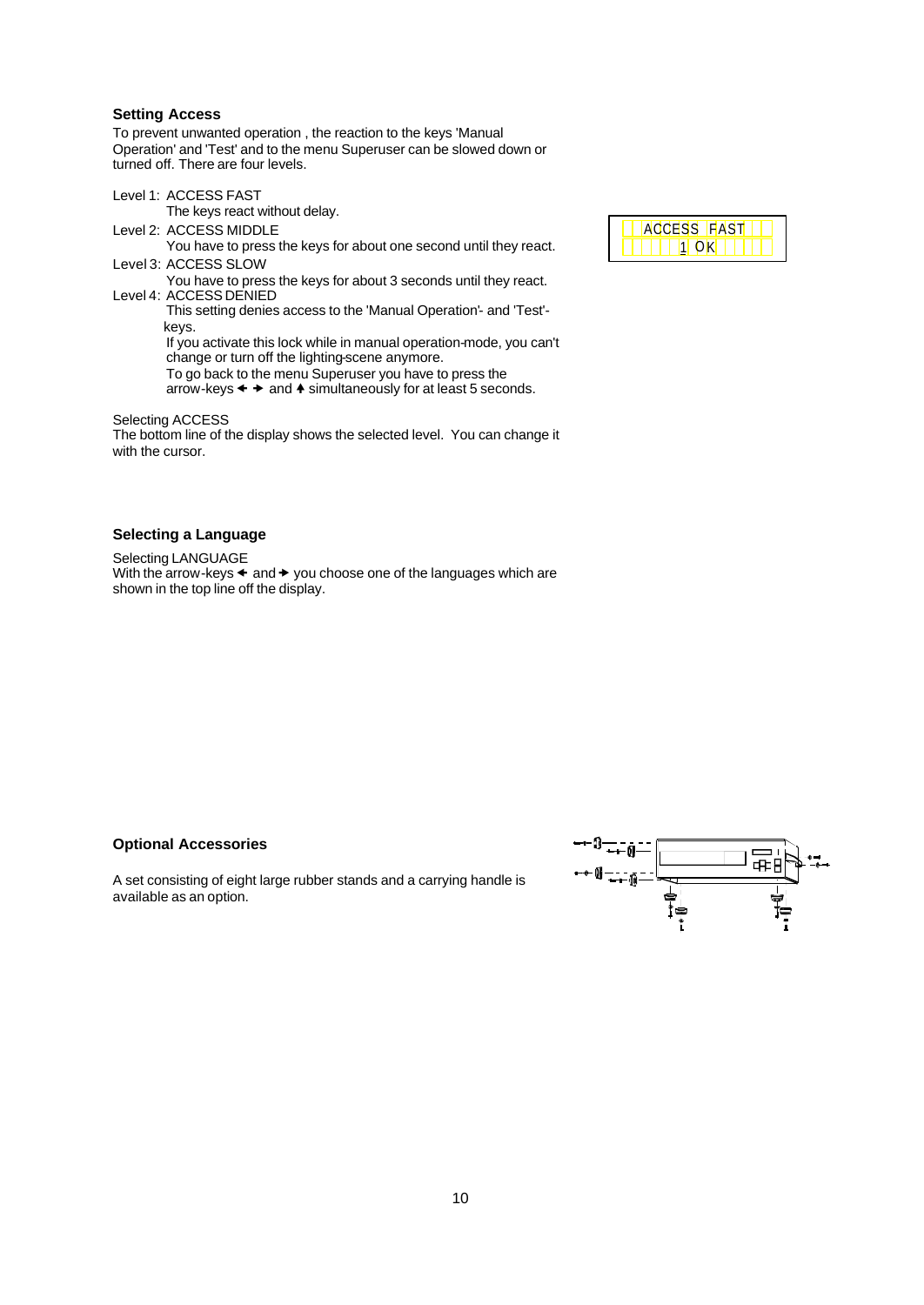## **Appendix**

## **Specifications**

| Mains connection     | 3 NPE ~50/60Hz 400V                       |
|----------------------|-------------------------------------------|
| Consumption          | 40A max. per phase                        |
| Rated power          | 2300W / 10A per channel                   |
| minimum load         | 60W per channel                           |
| Power line frequency | $45 - 65$ Hz                              |
| <b>Dimensions</b>    | 428mm x 130mm x 318mm                     |
| rack-version         | 19", 3U, 318mm depth                      |
| Weight               | approx. 14kg (31lbs) depending on version |
|                      |                                           |
|                      |                                           |

 $C \in$ 

| Phase-assignment | L1 / channels 1, 4, 7, 10 |
|------------------|---------------------------|
|                  | L2 / channels 2, 5, 8, 11 |
|                  | L3 / channels 3, 6, 9, 12 |

## **DMX-512 Pin-assignment and General Information**

5-pin XLR-socket: pin 1 = ground, pin 2 = data-, pin 3 = data+, pin 4 and 5 hard wired form In to Out.

DMX-512/1990 is a digital data-format. It was developed especially for the control of lighting equipment by the USITT (U.S. Institute of Theatre Technology) and revised 1990.

Two shielded wires transmit the data to control up to 512 circuits. The values for the brightness of each circuit are serially transmitted in digital form. The transmission is repeated ca. 40 times a second. Electrically, the DMX-512-output is identical to a RS-485 interface. That

means it can drive up to 32 receivers using cables up to 300 m long. No junctions are allowed. The signal coming from the transmitter (mixing console) has to be connected to the input of the first dimmer. From its output it is daisy-chained to the input of the next receivers etc. The end of the line is ideally terminated with a matching impedance. A resistor rated 120 Ohm / 0,3 W soldered between pin 2 and pin 3 of a XLRconnector makes a perfect terminating connector. It is plugged into the DMX-Out socket of the last receiver.

If the DMX-signal breaks down TERRA saves the last setting.